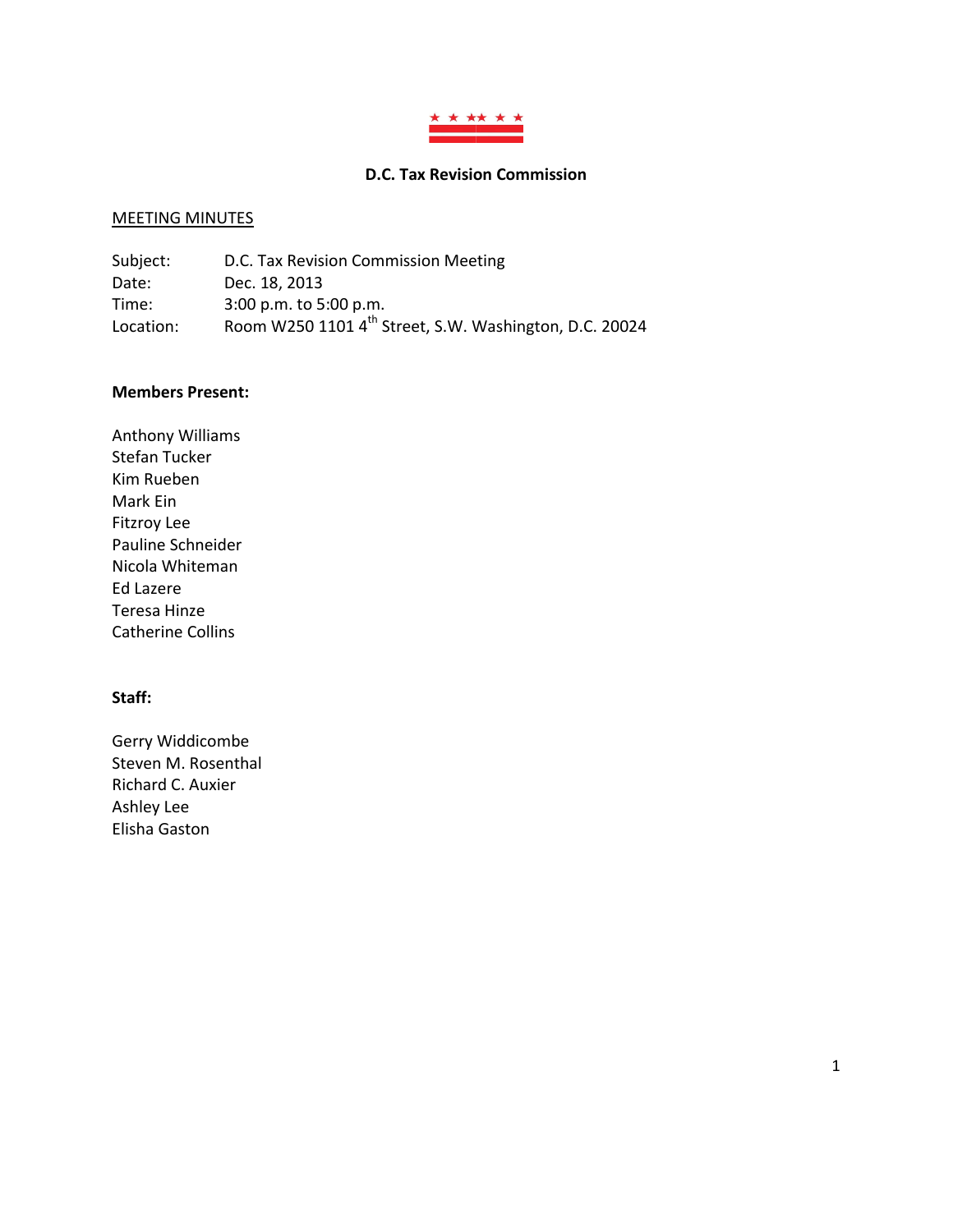#### **I. Call to Order (Anthony Williams)**

Mr. Anthony Williams, the chair of the D.C. Tax Revision Commission (the "Commission"), called the meeting to order at 3:15 p.m., and thanked commissioners for attending what he expected would be the last meeting of the Commission. He also thanked the Office of the Chief Financial Officer (OCFO), the Office of Revenue Analysis (ORA), and the Office of Tax and Revenue (OTR) for their exceptional contributions to the Commission's efforts. He announced that electronic copies of the materials for the meeting were available on the Commission's website, and invited guests to see Ms. Ashley Lee for hard copies.

# **II. Approval of Minutes for Dec. 9, 2013**

Mr. Williams made a motion to approve the Dec. 9, 2013 minutes. This motion was seconded by a commissioner and approved by the full Commission with no objections.

#### **III. Discussion of Deliberation Process**

Mr. Williams announced that deliberations would begin with an explanation of the most recent Chairman's Mark of Major Tax Changes, dated Dec. 18, 2013. He noted that Mr. Steven Rosenthal, the Commission's staff director, would brief commissioners on the changes that had been made to the Mark since the Dec. 9 meeting.

Before beginning that discussion, Mr. Williams stated that he again wanted to thank everyone for attending the Commission's 26 public meetings, engaging in spirited but respectful debate, and for working so hard to help improve D.C.'s tax system. Mr. Williams also encouraged commissioners to join him early next year when he presents the Commission's recommendations formally to the D.C. Council. He also thanked the Commission's staff for all for their efforts during the process.

Mr. Williams explained that the Commission would discuss and then vote on a final package of recommendations. He said the package represents his best attempt to achieve consensus. He noted that individual commissioners may not agree with all of the recommendations, and that commissioners are welcome to write dissenting opinions, but he hopes that this package can achieve unanimous approval.

Mr. Williams stated that he personally preferred a package with more business tax relief. But he argued that he was proud of the current recommendations and strongly supported them. He also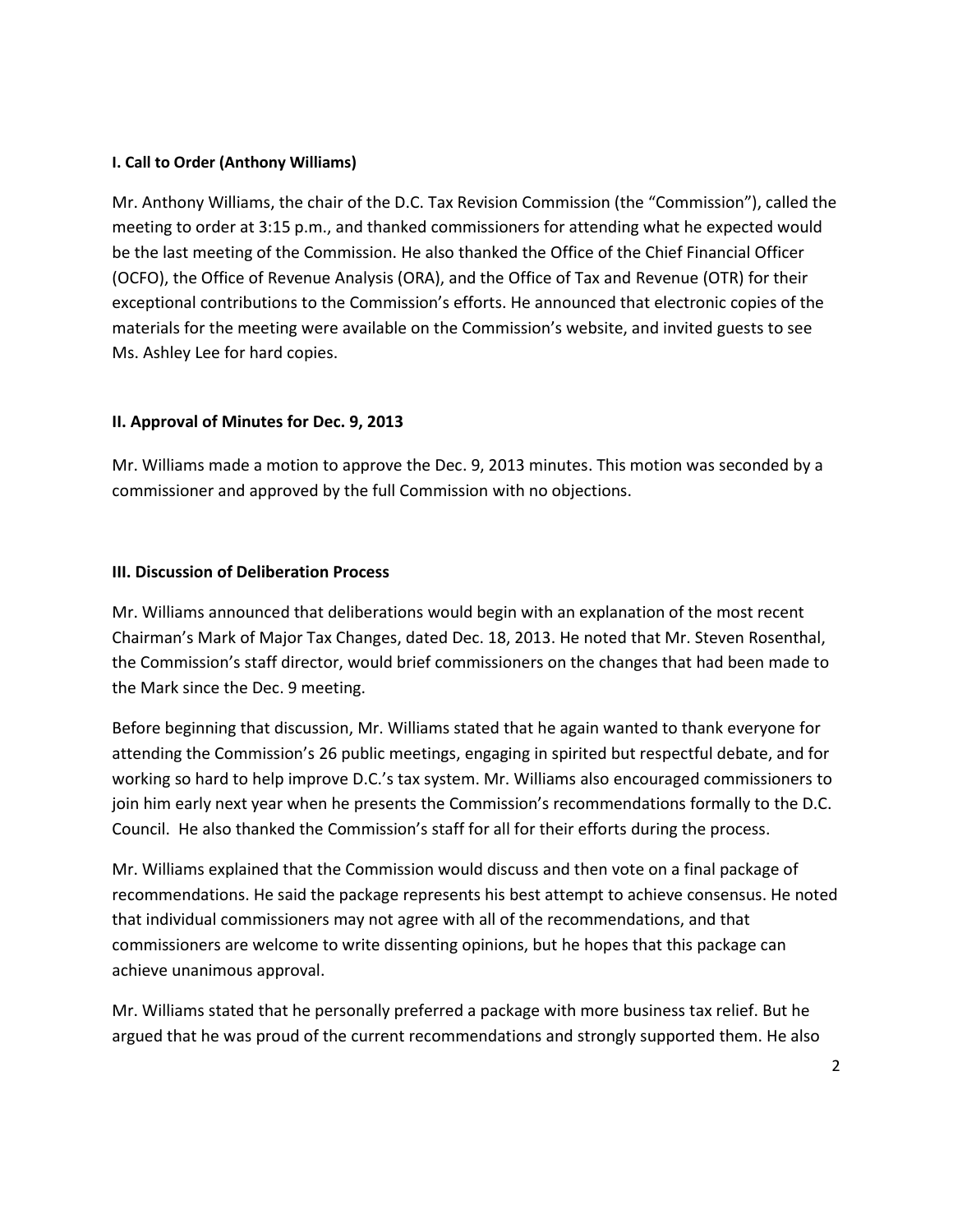noted that in contrast to previous D.C. tax changes, the tax increases included in the package were specifically funding targeted tax relief and not merely more government spending.

Finally, Mr. Williams notified the Commission that Mr. David Brunori could not attend the meeting because of a family emergency. He said that Mr. Brunori cannot vote by proxy but that he sent his approval of the final package, without dissent via email.

# **III. Review of the Chairman's Mark**

Mr. Rosenthal began his explanation of the Chairman's Mark by noting that the current package only had one set of recommendations—as opposed to the two sets of recommendations in the Dec. 9 Mark.

Mr. Williams said that he was convinced by comments from Commissioners and others that establishing consensus on one set of recommendations would send a more powerful message than providing two sets of recommendations. He wanted the Commission to be unified behind its package of recommendations, and not allow others to pick and choose what they liked and what they disliked.

Mr. Rosenthal noted that most of the changes to this package involved the individual income tax. He explained that the package created a two-bracket system, offering different tax schedules for single filers and married filers. He also noted that this Mark moved the top marginal tax rate to 8.75% in 2016. He said this was a compromise between commissioners who wished to keep the current 8.95% rate and those who wanted the rate to expire and revert to 8.5%.

Mr. Rosenthal also noted a small change to the treatment of personal exemptions. He explained that D.C. currently does not phase out exemptions but that this package recommended phasing them out at 2% per \$2,500 beginning at \$150,000 of income to conform to the federal phase-out rate for personal exemptions. The Dec. 9 package also included an "accelerated" phase out of personal exemptions at 5% per \$2,500, but that is not in this Chairman's Mark.

On business taxes, Mr. Rosenthal explained that the current recommendation was to reduce the business and unincorporated business franchise tax rate from 9.975% to 8.25% (the current Maryland business tax rate). The previous Mark included two options: a reduction to 8.25% and to 7.75%. He also noted that the current Mark did not include a commercial property tax cut. This had been an option in the two-path Mark.

Finally, Mr. Rosenthal said that the total package results in an estimated revenue loss of \$48.8 million. However, after the \$18 million authorized by the D.C. Council is included, the package's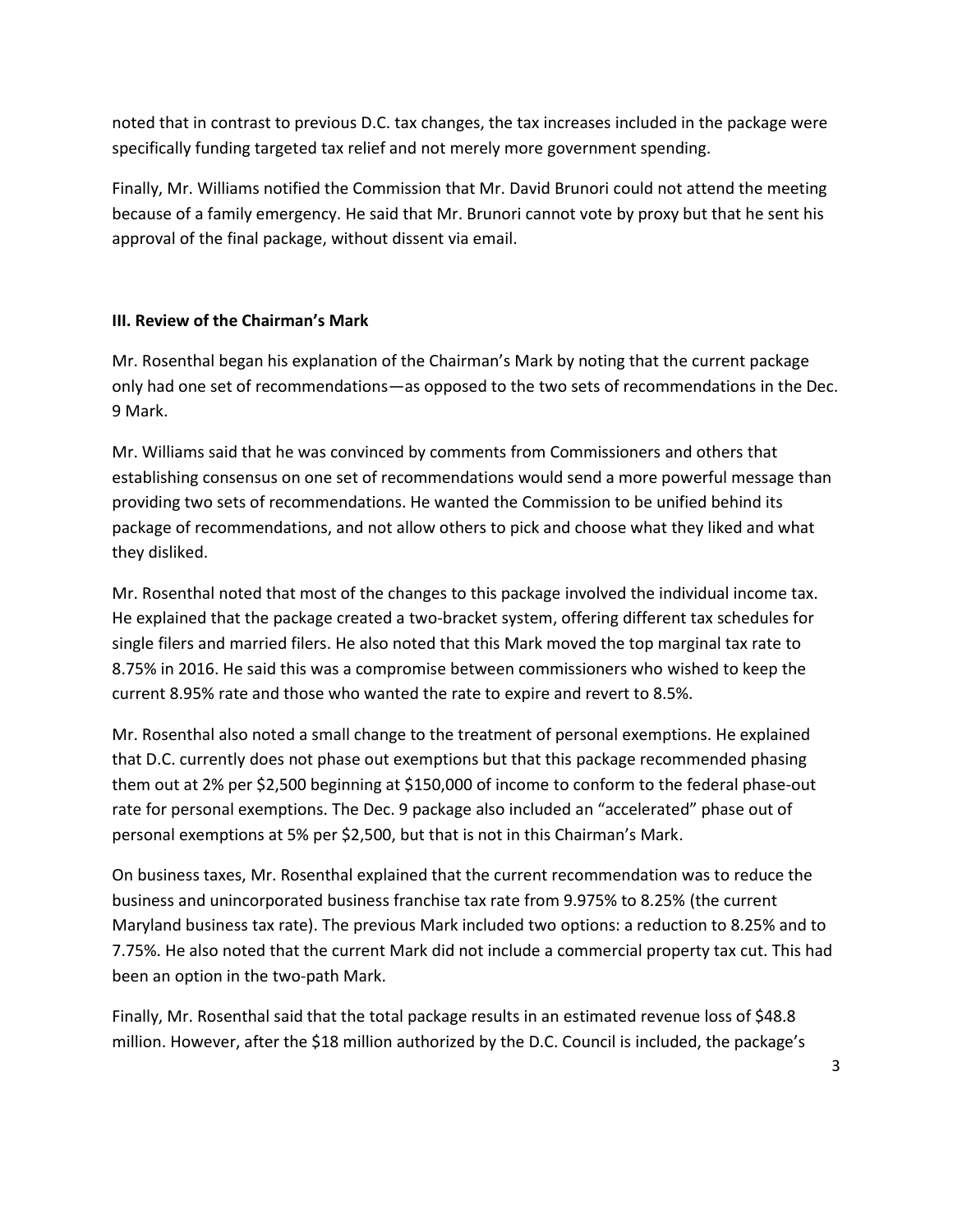total cost is \$30.8 million. He noted that these estimates were tentative, pending finalization by the Office of Revenue Analysis.

Mr. Williams urged the commissioners to approve the package. He said it was the culmination of a lot of hard work from both the commissioners and staff. He again stated that he personally preferred a package that had a top marginal income tax rate of 8.5%, but that he approved of the compromise rate of 8.75%. He also said he preferred a package with more aggressive tax relief, specifically a reduction in the commercial property tax rate. However, he strongly recommended that the Commission to unanimously support the package because it greatly improved D.C. tax system and achieved the Commission's stated goals. He then opened the floor for discussion.

Ms. Pauline Schneider asked whether there was a distribution table available that showed the effects of the new individual income tax package on different taxpayers. The Commission had been provided distribution tables for an earlier proposal.

Mr. Widdicombe said there had not been enough time to produce a new distribution table for the meeting but that one would be produced promptly.

Ms. Reuben, who helped calculate the original distribution tables, told Ms. Schneider that the new plan would have a very similar distribution effect as the previous package that kept an 8.95% top rate. The key difference is that high-income taxpayers would be slightly better off under the 8.75% rate package. She also stated that the income tax reforms had specifically been crafted so that very few single filers (paying the top rate at \$200,000 instead of \$350,000) would be negatively affected.

Ms. Nicola Whiteman said she believed an earlier version of recommendations, the package with more aggressive tax relief, was more balanced between individual and business than the current set of recommendations. She also stressed that business tax cuts do more than merely provide relief. She said such tax cuts help grow the economy and create jobs, improving the city for all residents.

Mr. Tucker argued that the recommendation to reduce the business and unincorporated business tax rate from 9.975% to 8.25% is significant and will help produce some of the growth Ms. Whiteman was referencing.

Ms. Whiteman agreed that this reduction was important but said she hoped it is just the first step to more pronounced tax relief in the future.

Ms. Schneider remarked that the package represents a balanced approach—good for both businesses and individuals. She also said its total cost gave it a real chance for implementation. She concluded by saying that compromise had not been easy but that the final product would have a very positive effect on the city.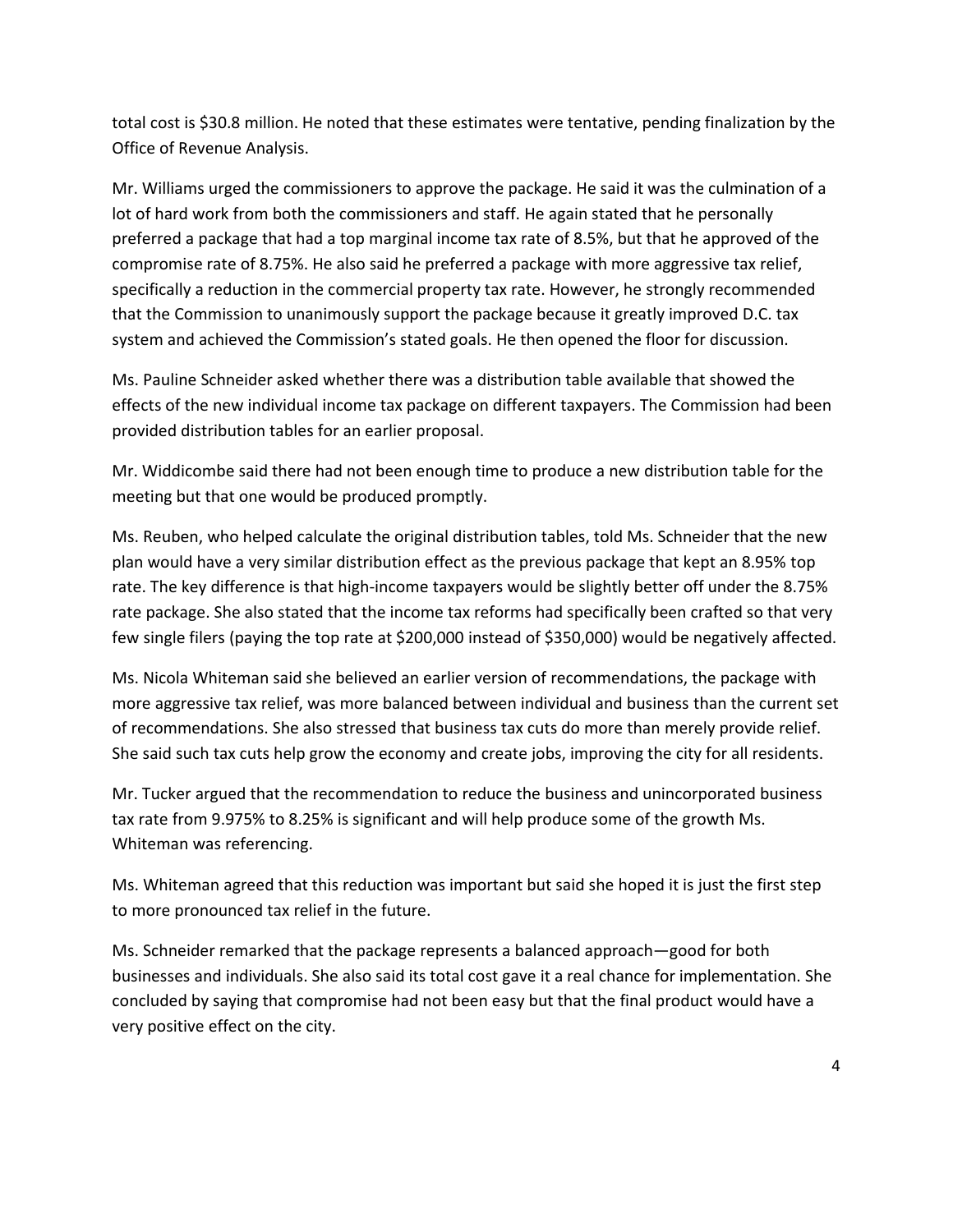Mr. Lazere thanked Mr. Williams for guiding the Commission to the current package of recommendations, and noted that he would be voting to support the package without any dissent. He noted that there were some changes in the package that he did not support, but he stressed that it included many critical and beneficial tax policy reforms. Mr. Lazere specifically cited the expansion of the sales tax base and the increase in the standard deduction and personal exemption. He said the package would make D.C.'s tax system fairer for low- and middle-income residents. He thanked the staff for their hard work, and thanked Ms. Reuben for leading the subcommittee on the individual income tax and Mr. Lee and ORA for providing constant assistance.

Mr. Ein also thanked the Commission and its staff for their contributions. He said the package is a compromise, but one that he supports. Mr. Ein added that the report's messaging will be just as important as its recommendations. He said his hope is that the final report will convey the Commission's collective knowledge after 16 months of hard work, and that it should guide the city's tax policy for the next decade. He argued that D.C. must take regional competition seriously if it hopes to create jobs and support those who are currently suffering in the city. He referenced his previous statements on how taxes influence where people choose to live and start a business. Mr. Ein said he hoped that if the Commission had learned anything it's that taxes matter and are critical to creating a competitive city, not just for business, but for everyone.

Mr. Williams thanked Mr. Ein and Mr. Lazere for their comments and for working toward a compromise package.

Ms. Whiteman thanked the staff and Mr. Lee and his team for their hard work and specifically for responding so quickly to the Commission's requests for information. She noted that the Commission had undertaken a very valuable exercise. She said that the Commission's recommendations would help restructure the economy for the next five to 10 years. And, she recommended that the city continue to examine its tax structure every five to ten years in order to respond to changes in its economy.

Mr. Williams offered a motion to approve the Chairman's Mark.

Ms. Schneider seconded the motion to approve.

The package of recommendations was unanimously approved by the Commission.

Mr. Williams then suggested that one way to reflect all of the commissioners' perspectives in the final report would be to summarize the debate for every recommendation—presenting each side's opinion of a recommendation (and options not chosen) and then explain how and why the Commission made its final decision.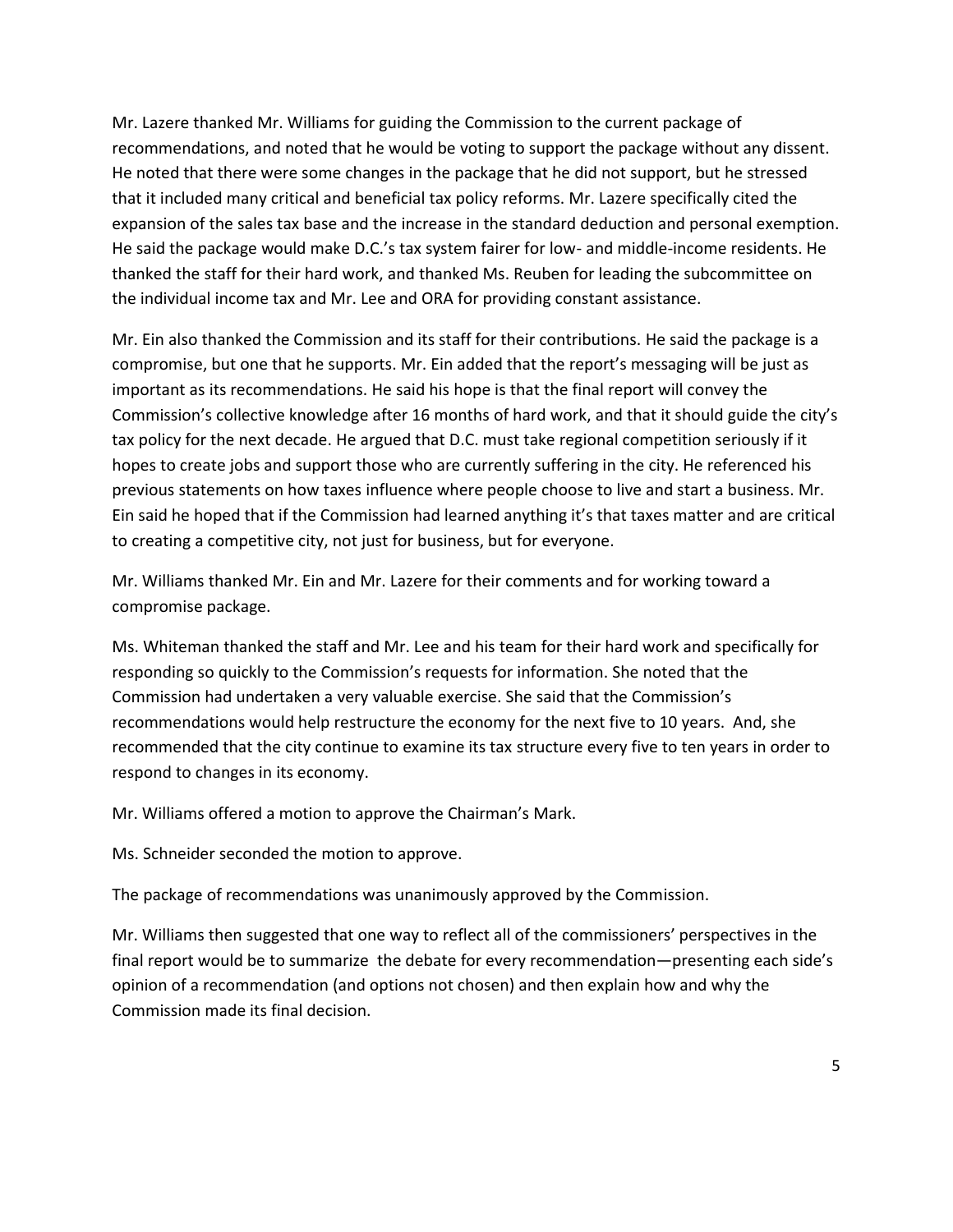Mr. Gerry Widdicombe added that the staff would circulate drafts of the final report to ensure that commissioners' thoughts are accurately represented.

Mr. Widdicombe then asked the Commission how they wanted to proceed on tax administration. He asked for comments on a draft memorandum to the incoming CFO, Jeff DeWitt, that highlighted critical recommendations presented to the Commission.

Mr. Tucker asked to add two things to the memo. One, ending the disparity between interest rate on over payments and on underpayments. He said the city aggressively punishes residents and business that do not make their full tax payment while providing little restitution to those who have been overtaxed. Two, placing liens on businesses for non-payment of sales taxes more quickly as many businesses use the city as its lender of last resort which leaves the city with a large unpaid sales tax bill a business goes bankrupt. Mr. Tucker was also concerned that business owners could file a bankruptcy with one business that had unpaid sales taxes, but very quickly open a new business in the city.

Mr. Ein seconded the need to address the disparity in interest for under and over payments.

Ms. Reuben said the memo also should note the need for better coordination across different taxes. She said, for example, OTR needs to cross check its information on homestead deductions and income tax payments.

Mr. Ein asked if commissioners could add additional comments about tax administration after the meeting.

Mr. Williams said they could and that any additional comments should be sent to Mr. Widdicombe.

Ms. Whiteman asked for clarification on the memo language about analyzing tax incentives.

Mr. Widdicombe noted that this option was presented to the Commission by the Pew Charitable Trusts. The recommendation would require all tax incentives, not just property abatements as is current policy, be studied before, during and after their implementation.

Ms. Teresa Hinze asked whether in addition to increasing administrative resources and updating the computer systems, the list of recommendations addresses making sure that the information in the system is correct.

Mr. Widdicombe said that this list of recommendations does not address this issue, but that OCFO is well aware of the problem.